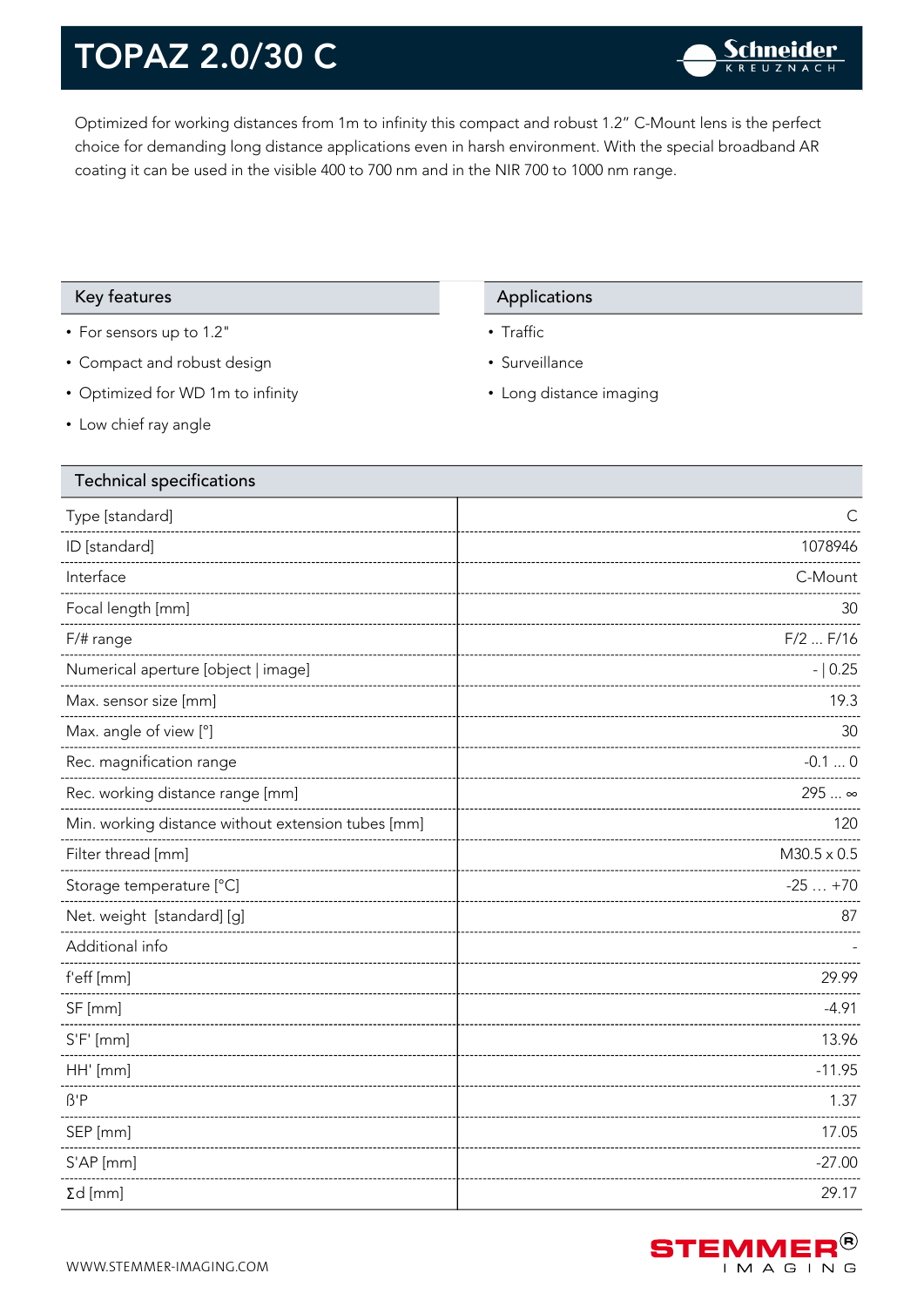

#### MTF charts

| Spectrum name    | VIS |     |     |     |     |     |
|------------------|-----|-----|-----|-----|-----|-----|
| Wavelengths [nm] | 425 | 475 | 525 | 575 | 625 | 675 |
| Rel. weights [%] |     | 6   |     | ົ   | 1 Q |     |



- --- 20 LP/mm, tangential
- 40 LP/mm, radial --- 40 LP/mm, tangential

--- 80 LP/mm, tangential



9.7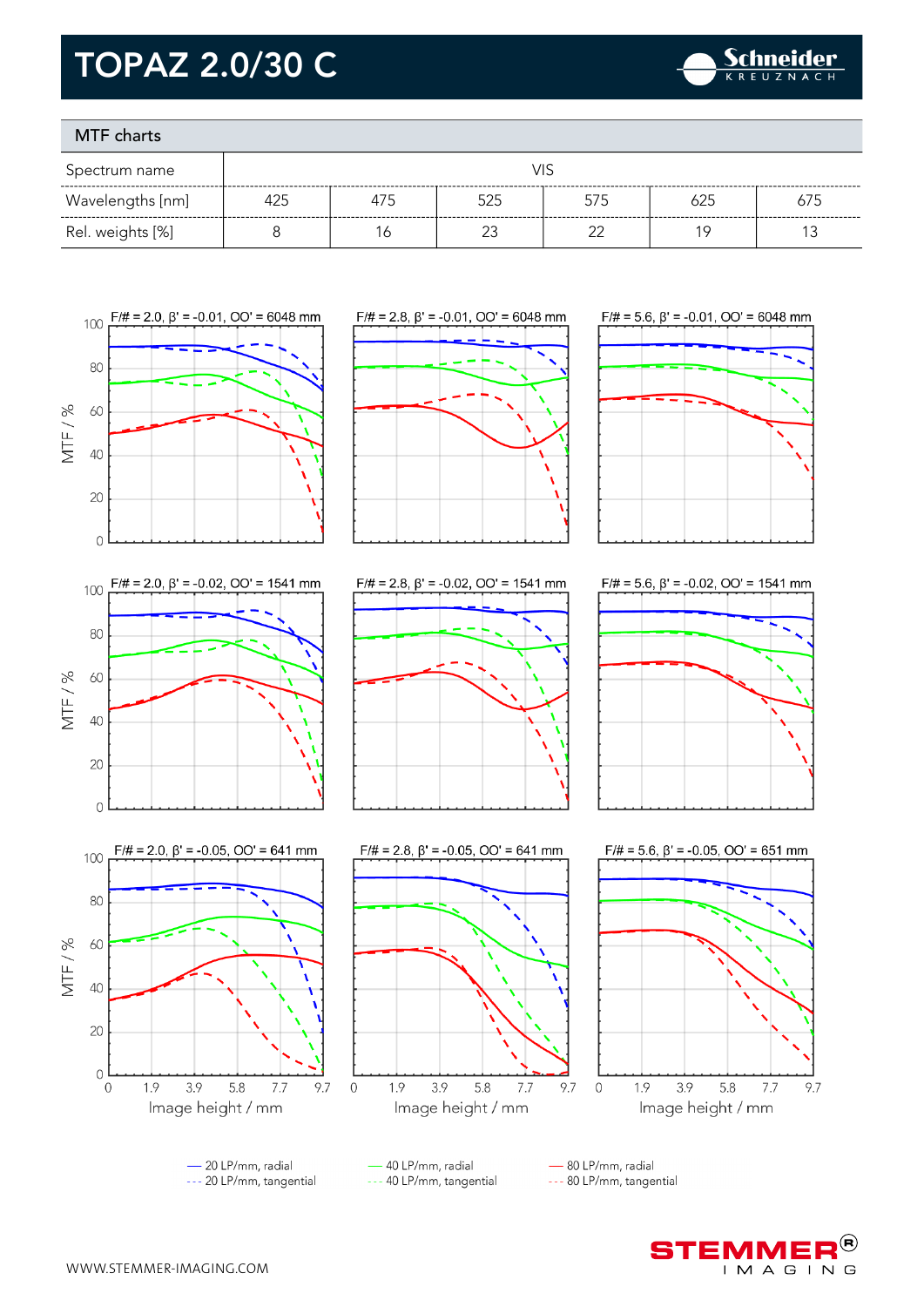

Rel. illumination vs. image height



#### Distortion vs. image height



#### Transmittance vs. wavelength



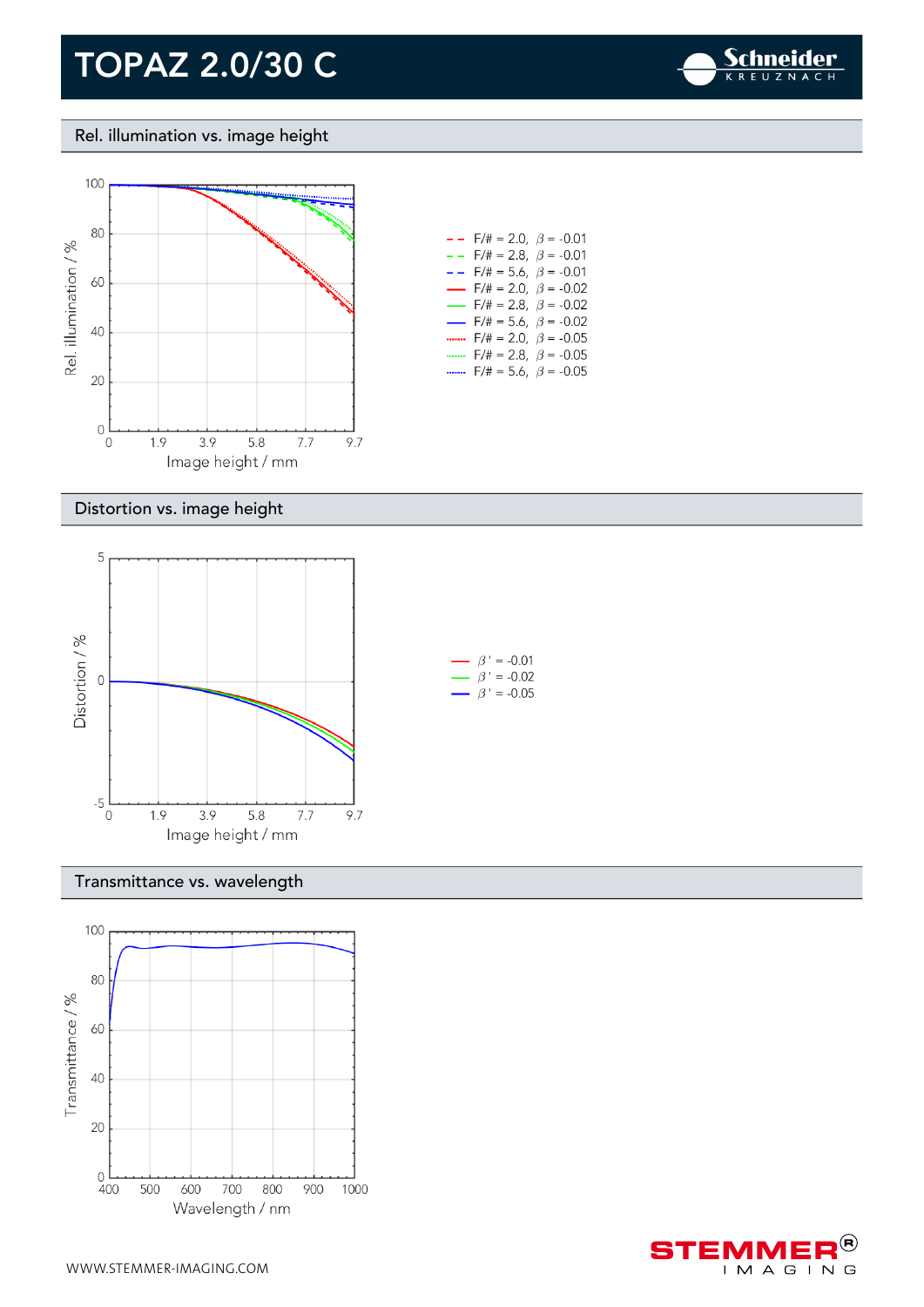

### Technical drawings



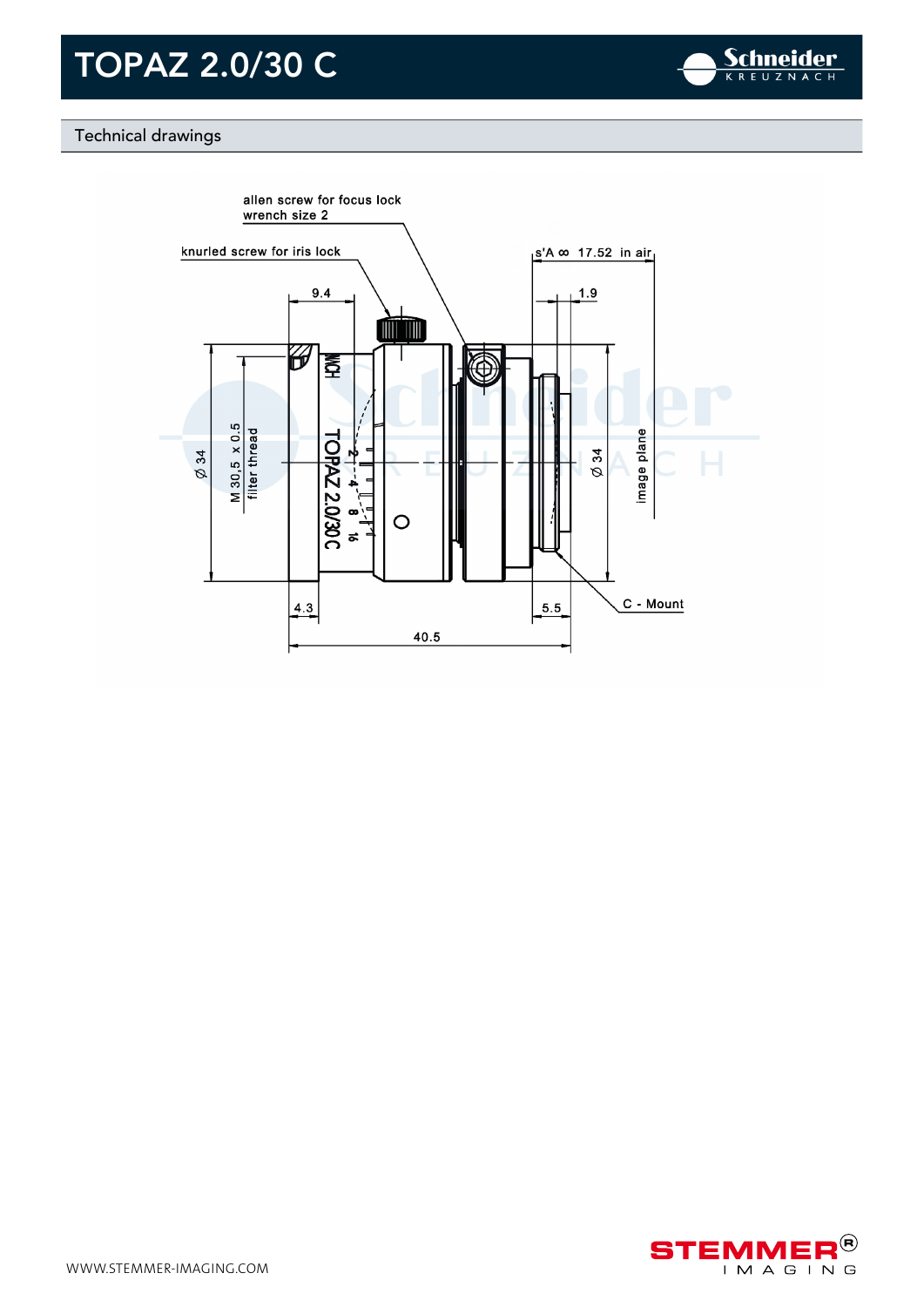| Accessories    | <b>Mount</b>      | Eff. length      |         |
|----------------|-------------------|------------------|---------|
| Adapter        | CS-Mount          | $5 \text{ mm}$   | 25081   |
|                | C-Mount / M42x1   | $5.5 \text{ mm}$ | 1075817 |
| Extension tube | C-Mount / C-Mount | $5 \, \text{mm}$ | 39316   |
|                | C-Mount / C-Mount | $8 \text{ mm}$   | 39315   |
|                | C-Mount / C-Mount | $10 \text{ mm}$  | 39312   |